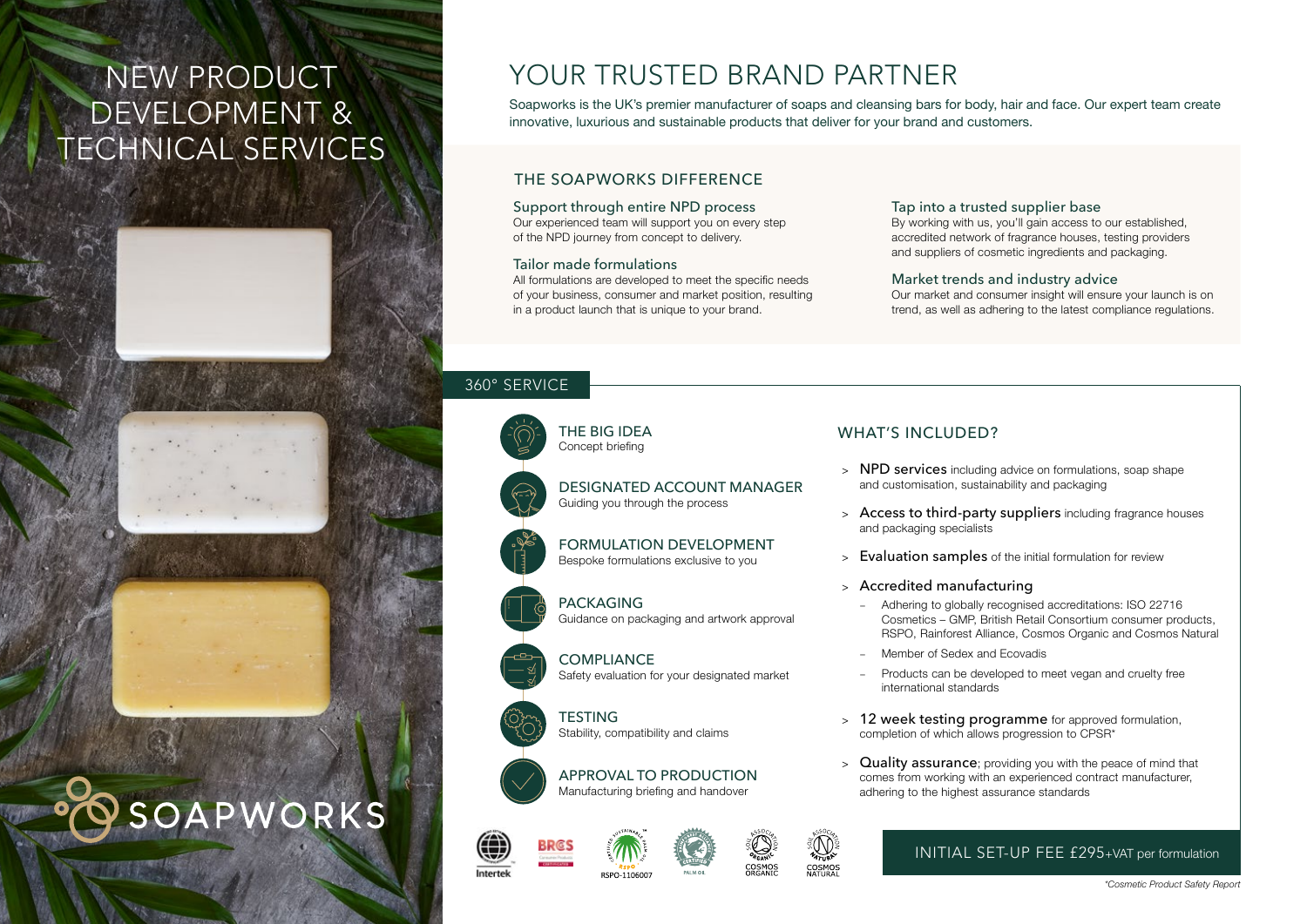### TESTING & COMPLIANCE

# **Compatibility** & stability testing

Once your formulation is approved we will initiate a 12 week stability and compatibility test programme.

#### The process

- We test the formulated bars in their designated packaging under 3 test environments for 12 weeks.
- Samples are assessed and reviewed at intervals.





Ambient 15-20°C



Chilled

 $4^{\circ}$ C

Elevated 40°C

### WHAT'S INCLUDED?

Test are conducted to detect issues, such as:

- > Formulation changes over time and within different climatic conditions
- > Light fastness
- > Weight loss
- $>$  Sweating a phenomenon particular to high glycerine soaps under certain storage conditions

# CPSR (Cosmetic Product Safety Report)

On successful completion of tests for Compatibility and Stability, the formulation will be ready to progress to CPSR.

Completed CPSR documentation is a mandatory EU requirement. It ensures adherence to the European-wide regulation (EU1223/2009) which came into force in July 2013.

The CPSR is key to the PIF (Product Information File) which is also a legislative requirement for any product sold within the EU.

#### The process

All formulatory and raw material technical information is provided, as well as product bulk specifications and other internally generated documents for review.

### WHAT'S INCLUDED?

We manage the entire process for you using an external accredited Safety Assessor:

- > Collation of all relevant documentation
- > Submission for approval
- > Consultation with the Safety Assessor throughout the development process to ensure a safe and compliant product

# Safety data sheets

A safety data sheet is not mandatory, but provides a reference document for transferring required product information. A valuable tool to support with product registration.

#### The process

We collate the relevant information into a template document for you to keep and share.

### WHAT'S INCLUDED?

> Details of any hazards or special considerations during production, storage, packaging or transportation

FEE £0 (included in set-up fee) FEE E350+VAT per formulation FEE E150+VAT per formulation FEE £150+VAT per formulation

Want to know more? Let's talk! [info@soapworksltd.co.uk](mailto:info%40soapworksltd.co.uk?subject=Let%27s%20talk%20about%20new%20soaps%2C%20bar%20shampoos%20or%20facial%20bars) +44 (0) 141 774 2282